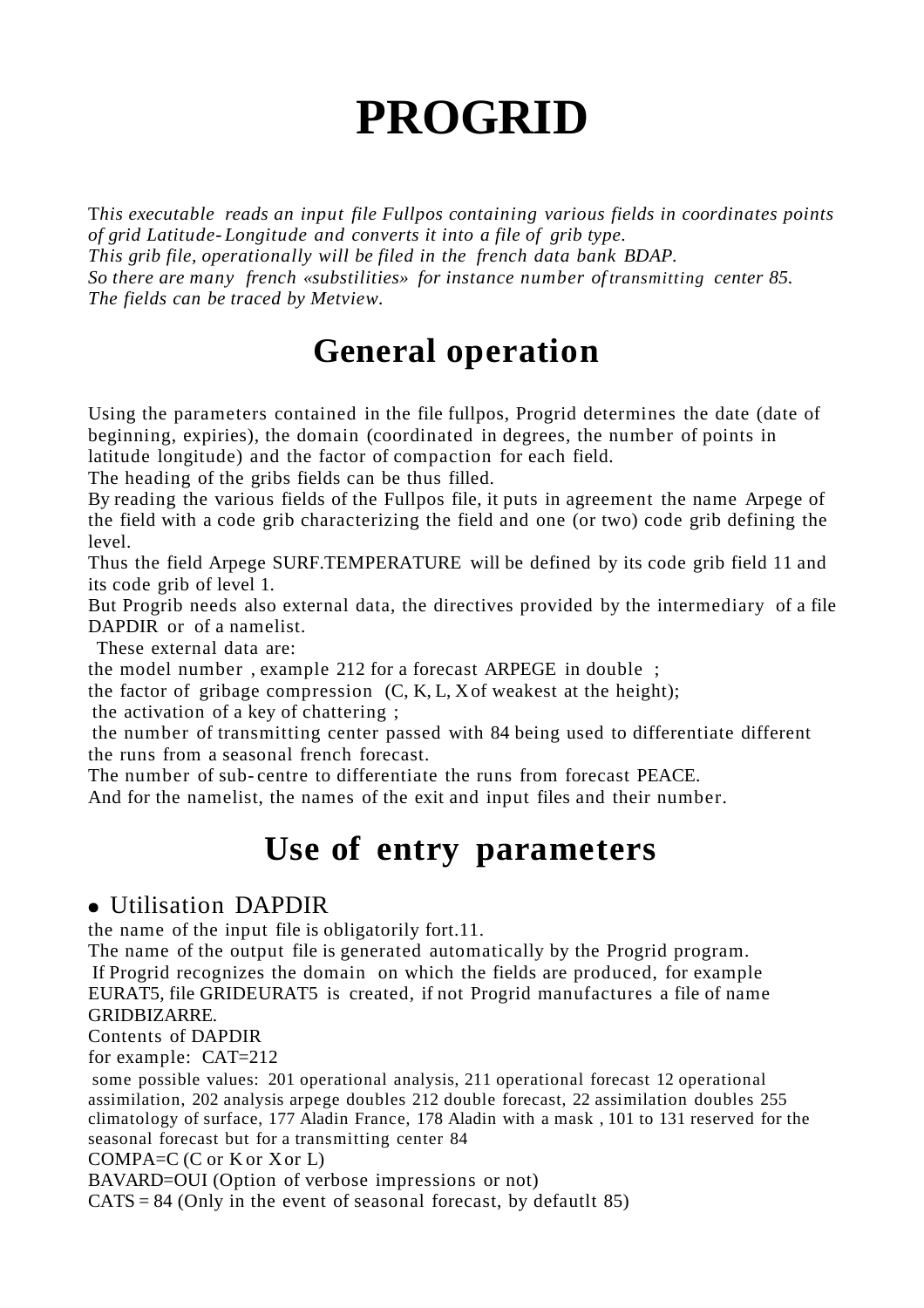CATZ=110 (only for PEACE, number of the transmitting sub- centre, by defect 0) .

To fill DAPDIR, one can use Unix orders like this :

echo "BAVARD=OUI" > > DAPDIR

Caution this file of directives is read sequentially: if you forget a directive, you risk not to obtain exactly what you want!

For memory, as well as possible to manage the preceding expiries in the case of the minimal and maximum temperatures of the "old" files fullpos, an external file DAPECH can be used.

#### ● **Utilisation NAMELIST** provided on fort.4

The name of the input file is given, but it can be fort.11. The name of the output file can be provided. Progrid can also treat a list of files to be transformed into format grib.

Contents of the namelist fort.4 for example: INUMOD=212 (number of model are equivalent of CAT) LLBAVE=.TRUE. (verbose)  $CHOPER = X(factor of equivalent compaction of COMPA, by default K)$ ISCI=84 (only for the seasonal forecast are equivalent of CATS, 85 by default ) ISCIZ=110 (only for Peace, number of under transmitting center, by default 0)

And NBDOM=1 number of fullpos files to read  $CDNOMF(1) = PFFPOSGLOB15+0000$  name of the input file  $CLFSORT(1) = DOMAINESPECIAL$  name of the output file

Remark: if the input file is not fort.11 and if the name of the output file is not given, Progrid automatically creates a file name like this : GRID followed by an extract of the name of the file in input.

Example in entry

PFFPOSGLOB15+0000 exit GRIDGLOB15.

If the entry file name is fort.11 and if the output file name is not given, Progrid functions as DAPDIR.

The writing of the namelist can be made like DAPDIR, example: echo "&NAML" > fort.4 echo "INUMOD= $212$ ,"  $>>$  fort.4 echo "LLBAVE=.TRUE.," > > fort.4 echo "CHOPER= $X'' >>$  fort.4 echo "CDNOMF $(1)$  = fort.11" > > fort.4 echo "CLFSORT(1)=DOMAINESPECIAL" > > fort.4 echo "NBDOM=1,"  $>>$  fort.4 echo " $\&$ END" > > fort.4

#### ● **Neither DAPDIR neither namelist**

If the data file of name fort.11 exists, Progrid can function without file of directives DAPDIR, nor namelist, but with default options for the compaction, the option verbose, the model number ...